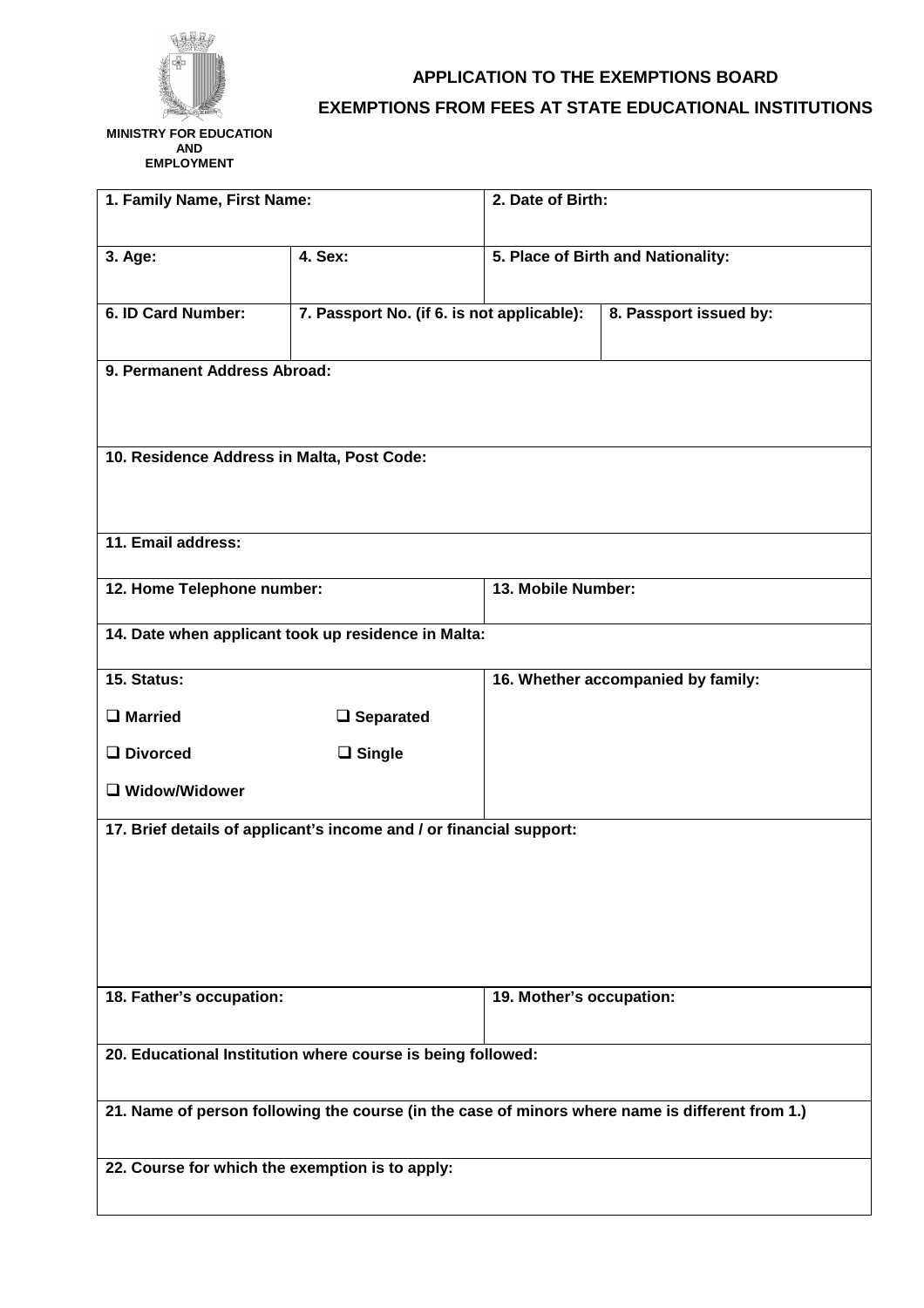| 23. Start Year of Course:                                                                                  | 24. Target Date of Completion: |  |  |  |
|------------------------------------------------------------------------------------------------------------|--------------------------------|--|--|--|
|                                                                                                            |                                |  |  |  |
|                                                                                                            |                                |  |  |  |
| 25. Year of Course for which the exemption is being requested:                                             |                                |  |  |  |
|                                                                                                            |                                |  |  |  |
|                                                                                                            |                                |  |  |  |
| 26. Details of any previous exemption granted:                                                             |                                |  |  |  |
|                                                                                                            |                                |  |  |  |
|                                                                                                            |                                |  |  |  |
|                                                                                                            |                                |  |  |  |
|                                                                                                            |                                |  |  |  |
| 27. Reasons for applying for an exemption:                                                                 |                                |  |  |  |
|                                                                                                            |                                |  |  |  |
|                                                                                                            |                                |  |  |  |
|                                                                                                            |                                |  |  |  |
|                                                                                                            |                                |  |  |  |
|                                                                                                            |                                |  |  |  |
|                                                                                                            |                                |  |  |  |
|                                                                                                            |                                |  |  |  |
|                                                                                                            |                                |  |  |  |
|                                                                                                            |                                |  |  |  |
|                                                                                                            |                                |  |  |  |
|                                                                                                            |                                |  |  |  |
|                                                                                                            |                                |  |  |  |
|                                                                                                            |                                |  |  |  |
|                                                                                                            |                                |  |  |  |
|                                                                                                            |                                |  |  |  |
|                                                                                                            |                                |  |  |  |
|                                                                                                            |                                |  |  |  |
|                                                                                                            |                                |  |  |  |
|                                                                                                            |                                |  |  |  |
|                                                                                                            |                                |  |  |  |
|                                                                                                            |                                |  |  |  |
|                                                                                                            |                                |  |  |  |
|                                                                                                            |                                |  |  |  |
|                                                                                                            |                                |  |  |  |
|                                                                                                            |                                |  |  |  |
|                                                                                                            |                                |  |  |  |
|                                                                                                            |                                |  |  |  |
| 28. List of documents attached to confirm applicant's claim (vide back of application form):               |                                |  |  |  |
|                                                                                                            |                                |  |  |  |
|                                                                                                            |                                |  |  |  |
|                                                                                                            |                                |  |  |  |
|                                                                                                            |                                |  |  |  |
|                                                                                                            |                                |  |  |  |
|                                                                                                            |                                |  |  |  |
|                                                                                                            |                                |  |  |  |
|                                                                                                            |                                |  |  |  |
| <b>Declaration:</b>                                                                                        |                                |  |  |  |
| I confirm that the information supplied above is correct. I agree to forfeit my right to be considered for |                                |  |  |  |
| an exemption if it is found that I have supplied false information to the Board.                           |                                |  |  |  |

**\_\_\_\_\_\_\_\_\_\_\_\_\_\_\_\_\_\_\_\_\_\_ \_\_\_\_\_\_\_\_\_\_\_\_\_\_\_\_\_\_\_\_\_\_**